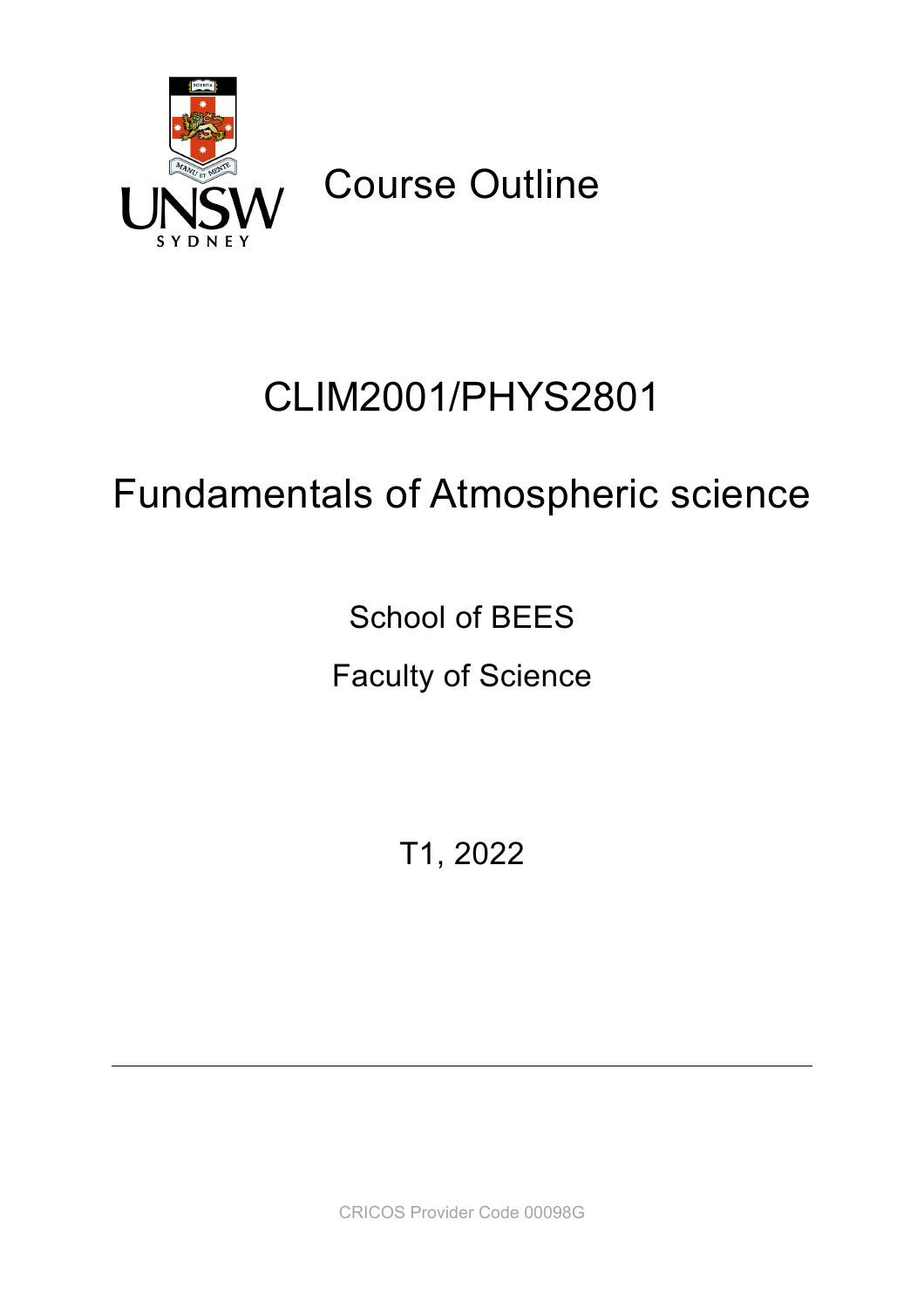| <b>Position</b> | <b>Name</b>     | Email                     | <b>Consultation times</b><br>and locations |
|-----------------|-----------------|---------------------------|--------------------------------------------|
| Course Convenor | Martin Jucker   | martin.jucker@unsw.edu.au | By appointment                             |
| Lab assistant   | Valentina Ortiz | v.ortiz@unsw.edu.au       | By appointment                             |

# **2. Course information**

Units of credit: 6UOC

Pre-requisite(s): None

Teaching times and locations:

| <b>Component</b> | <b>HPW</b> | <b>Time &amp; Location</b> |
|------------------|------------|----------------------------|
| Lecture          | 3 x 1 h    | Tue, 1-2pm                 |
|                  |            | Wed, Thu 9-10pm            |
| Tutorial         |            | Fri, 9-11 am               |

*[http://www.timetable.unsw.edu.au](http://timetable.unsw.edu.au/2020/CLIM2001.html)/2022/CLIM2001.html*

### **2.1 Course summary**

This course covers the basic physical principles and processes which govern our atmosphere and its climate. First of all, this course provides an introduction and overview of our atmosphere, the main physical principles that govern its behaviour, and how to apply them to important questions about weather and climate. This shows students an important application of basic physics (and a bit of chemistry), and for Oceanography, Meteorology and Climate students this will provide a necessary foundation upon which later courses will build. For instance, you will learn about the greenhouse effect, how to use charts to determine the likelihood of storms developing, why deserts occur at certain latitudes, how weather systems evolve, and how to use the Bureau of Meteorology's radar images on its website to track thunderstorms. This course will also train students in how to apply basic principles of physics and mathematics (including calculus) to real-world problems and situations. This skill will add value to the work you have already invested in learning those principles and will be relevant no matter what later path in life you take.

We will cover about one third of the Wallace & Hobbs textbook. This respected textbook does go beyond the scope of this course. It provides a good resource if you are keen to take atmospheric and climate science further, and you are encouraged to browse the parts of the book not explicitly covered in order to get a more comprehensive view of the science. However, all necessary material is discussed during the lectures and will be contained in the provided lecture notes.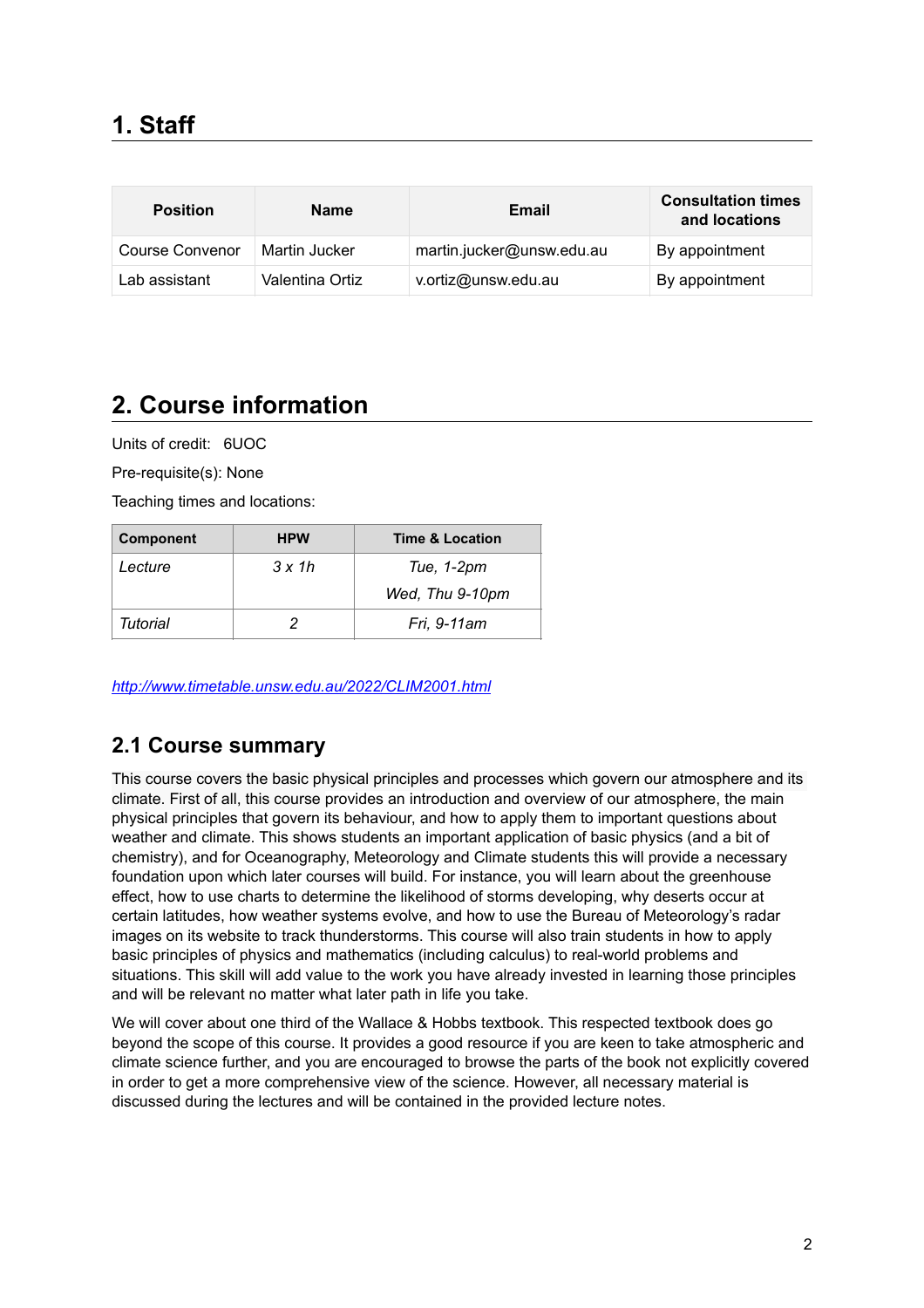### **2.2 Course aims**

This course has three aims. One is to provide an introduction and overview of our atmosphere, the main physical principles that govern its behaviour, and how to apply them to important questions about weather and climate. The second aim of the course, is to train students in how to apply basic principles of physics and mathematics (including calculus) to real-world problems and situations. The third aim is to provide opportunities to develop oral presentation skills which will be beneficial far beyond this course.

### **2.3 Course learning outcomes (CLO)**

At the successful completion of this course you (the student) should be able to:

- 1. Describe the main processes at work in the atmosphere
- 2. Explain some weather and climatic phenomena
- 3. Possess a basic understanding of global climate and its changes
- 4. Be more able to use and understand calculus and simple physics and apply these practically understand the role of simple models in helping to understand complex phenomena
- 5. Do some basic calculations relevant to a variety of applications (meteorological changes, energy / solar power, climate, many others)
- 6. Be confident in discussing science related subjects

## **3. Strategies and approaches to learning**

### **3.1 Learning and teaching activities**

Lectures are supplemented by 2-hour lab/tutorials in which students work together in an interactive environment with mentoring and assistance from instructors. These sessions are where most of the real learning takes place, as concepts from lectures and course texts are applied toward problemsolving. Exercises are used to ensure that students have assimilated the key concepts. Regular short quizzes provide ongoing feedback on individual understanding of the course material.

### **3.2 Expectations of students**

It is assumed that students are mature enough to judge what works best for them and attendance in lectures is not a formal requirement. However, it is a common experience that students who attend classes and labs and participate actively will do better. Lab participation is a requirement, although the students will not have to be present at all labs and at all times. We welcome and encourage questions relevant to any aspect of atmospheric science – don't be shy!

**Academic misconduct will not be tolerated in any form in this course**. Substantiated instances of cheating, plagiarism or copying answers may result in a failure grade or significant deduction of marks. Please investigate <http://www.lc.unsw.edu.au/academic-integrity-plagiarism>if you are in any way unsure of what constitutes plagiarism. Assignments in this class are to be done independently.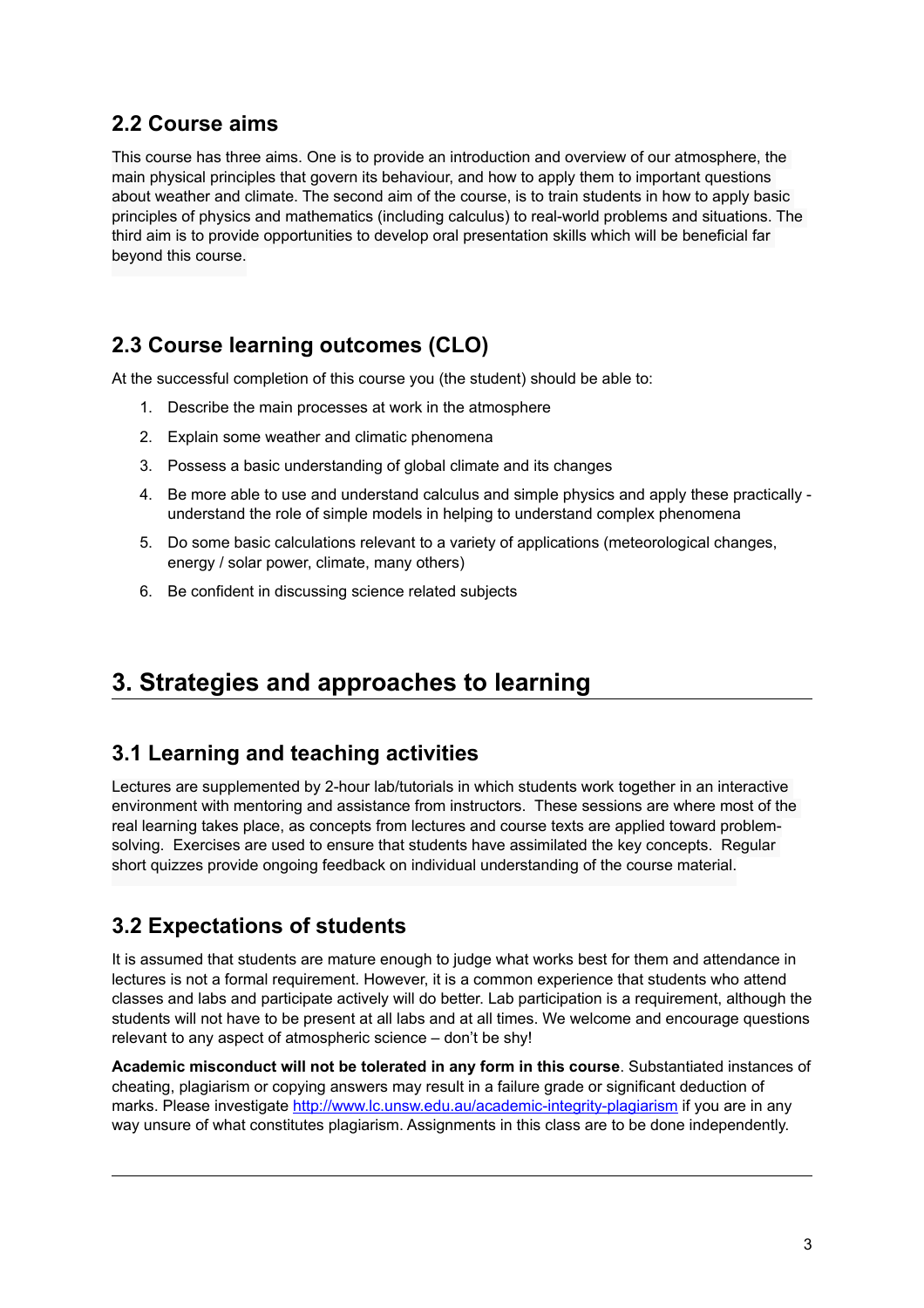# **4. Course schedule and structure**

| <b>Week</b>    | Lecture 1 (1h)                           | Lecture 2 (1h)                                        | Lecture 3 (1h)                               | <b>Tutorial (2h)</b>          |
|----------------|------------------------------------------|-------------------------------------------------------|----------------------------------------------|-------------------------------|
| 1              | Earth's orbit                            | Earth's radiation<br>budget                           | <b>Radiation laws</b>                        | <b>Planetary Orbit</b>        |
| $\overline{2}$ | Greenhouse<br>gases                      | Radiative<br>scattering                               | Thermodynamic<br>gas laws                    | Radiative transfer            |
| 3              | 1 <sup>st</sup> law of<br>thermodynamics | Adiabatic<br>processes                                | Moisture in the<br>atmosphere                | Radiation &<br>Thermodynamics |
| $\overline{4}$ | Thermodynamic<br>charts                  | Chemistry:<br>Pollution                               | Chemistry:<br>Ozone                          | Soundings                     |
| 5              | Cloud formation<br>& types               | Microphysics &<br>precipitation                       | Cloud droplet<br>growth                      | Airflow &<br>Chemistry        |
| 6              |                                          |                                                       | No classes                                   |                               |
| 7              | Main dynamical<br>forces                 | Hypsometric<br>equation and<br><b>Coriolis forces</b> | Geostrophic<br>wind & thermal<br>circulation | Clouds                        |
| 8              | General<br>circulation                   | Climate change<br>mechanisms                          | Climate<br>prediction                        | Geostrophy                    |
| 9              | Feedback<br>processes                    | <b>TBA (Guest</b><br>lecture slot)                    | <b>TBA (Guest</b><br>lecture slot)           | No lab (Easter)               |
| 10             | <b>TBA (Guest</b><br>lecture slot)       | TBA (overflow)                                        | TBA (overflow)                               | Climate<br>prediction         |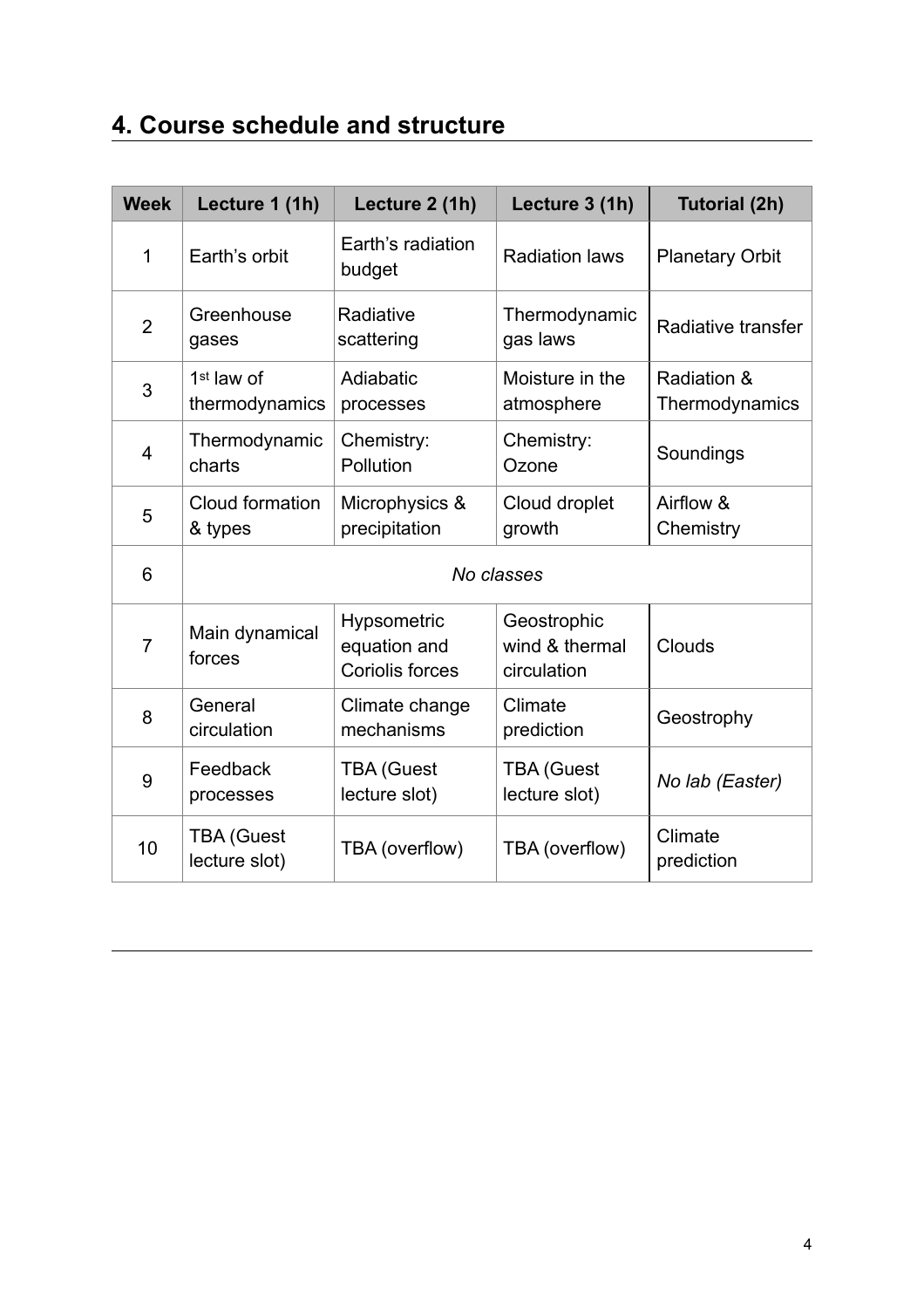# **5. Assessment**

### **5.1 Assessment tasks**

Laboratory exercises, including simple computer model experiments, will illustrate and extend many of the course topics in a setting where students can work together in teams. Each student will have to present the solution to one exercise during the term, which will be assessed. For all other labs, each student will have to either give feedback or ask a question. Midterm and final exam are conducted orally.

| Short quizzes    | 10%             | 1 quiz per lecture.        |
|------------------|-----------------|----------------------------|
| Lab presentation | <b>20%</b>      | 1 exercise to present      |
| Mid-term         | 30%             | 1 oral assignment mid-term |
| Final exam       | 40 <sup>%</sup> | Oral exam                  |

#### **Further information**

UNSW grading system: [student.unsw.edu.au/grades](https://student.unsw.edu.au/grades) UNSW assessment policy: [student.unsw.edu.au/assessment](https://student.unsw.edu.au/assessment)

### **5.2 Assessment criteria and standards**

Please see Moodle for a marking rubric for each assessment task

### **5.3 Submission of assessment tasks**

Lab exercises: Online forum interaction required for each lab.

### **5.4. Feedback on assessment**

Please see Moodle for details on how feedback will be provided for each assessment task.

# **6. Academic integrity, referencing and plagiarism**

**Referencing** is a way of acknowledging the sources of information that you use to research your assignments. You need to provide a reference whenever you draw on someone else's words, ideas or research. Not referencing other people's work can constitute plagiarism.

Further information about referencing styles can be located at [student.unsw.edu.au/referencing](https://student.unsw.edu.au/referencing)

<span id="page-4-1"></span>**Academic integrity** is fundamental to success at university. Academic integrity can be defined as a commitment to six fundamental values in academic pursuits**:** honesty, trust, fairness, respect, responsibilityand courage.<sup>1</sup> At UNSW, this means that your work must be your own, and others' ideas should be appropriately acknowledged. If you don't follow these rules, plagiarism may be detected in your work.

<span id="page-4-0"></span>International Center for Academic Integrity, 'The Fundamental Values of Academic Integrity', T. *[1](#page-4-1)* Fishman (ed), Clemson University, 2013.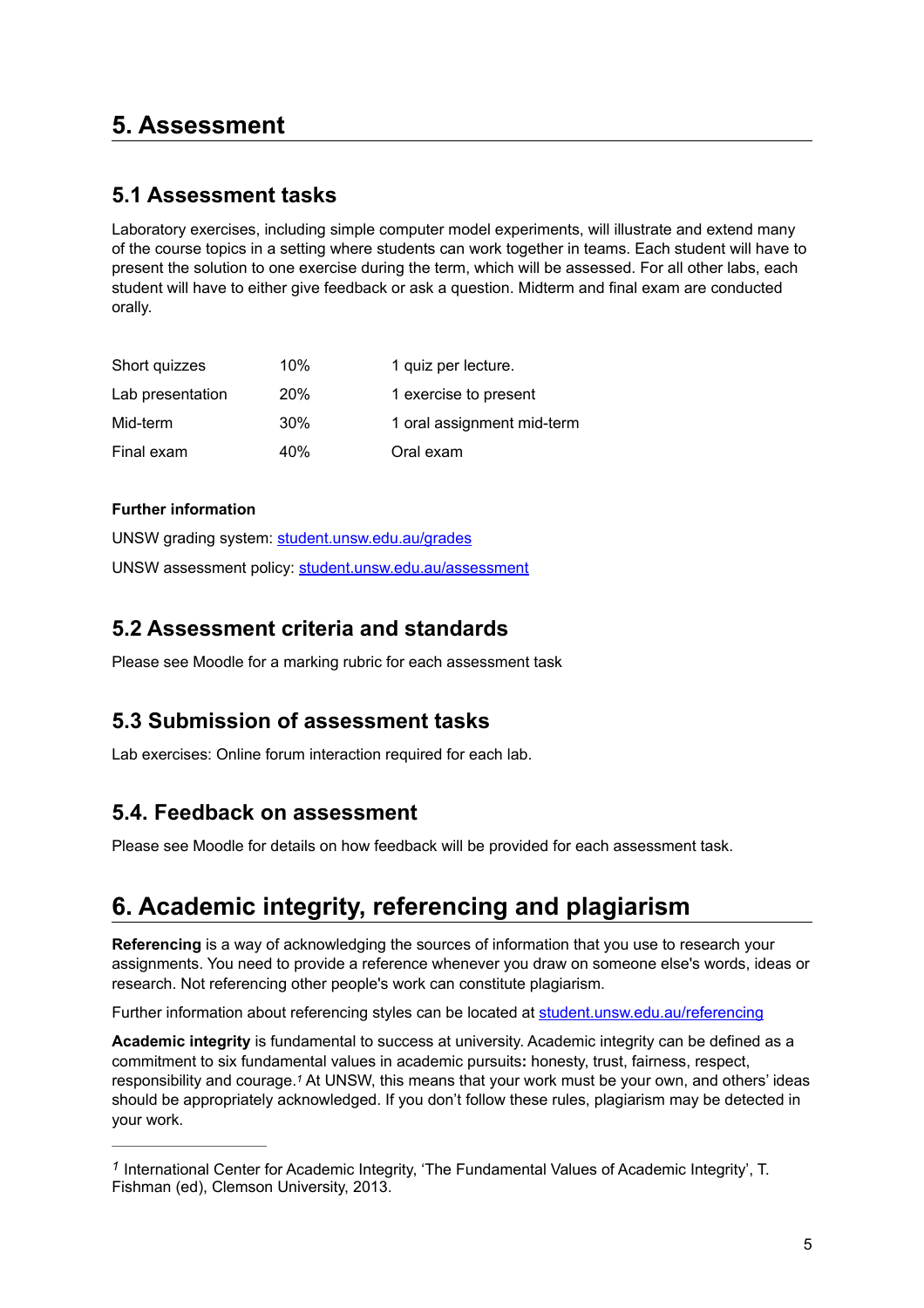Further information about academic integrity and **plagiarism** can be located at:

- The *Current Students* site <http://www.lc.unsw.edu.au/academic-integrity-plagiarism>*,* and
- The *ELISE* training site **subjectguides.library.unsw.edu.au/elise**

The *Conduct and Integrity Unit* provides further resources to assist you to understand your conduct obligations as a student: [student.unsw.edu.au/conduct](https://student.unsw.edu.au/conduct).

## **6. Grievance policy**

In all cases you should first try to resolve any issues with the course convenor. If this is unsatisfactory, you should contact the School Student Ethics Officer or the School's Grievance Officer / Designated Officer under the UNSW Plagiarism Procedure. UNSW has formal policies about the resolution of grievances that can be reviewed in myUNSW A to Z Guide (see [https://student.unsw.edu.au/](https://student.unsw.edu.au/complaints) [complaints\)](https://student.unsw.edu.au/complaints).

| <b>Grievance Officer /</b><br><b>Designated Officer</b> | <b>School Student Ethics Officer University Contact</b> |                        |  |
|---------------------------------------------------------|---------------------------------------------------------|------------------------|--|
| A/Prof Scott Mooney                                     | A/Prof Stephen Bonser                                   | University Counselling |  |
| School of REES                                          | School of REES                                          | Senvires               |  |

School of BEES [s.mooney@unsw.edu.au](mailto:j.sammut@unsw.edu.au) Tel: [9385 8036](tel://9385%208036)

School of BEES [s.bonser@unsw.edu.au](mailto:s.bonser@unsw.edu.au) Tel: [9385 3863](tel://9385%203863)

Services Tel: [9385 5418](tel://9385%205418)

# **8. Readings and resources**

**TEXTROOK** 

Wallace and Hobbs: Atmospheric Science, An Introductory Survey (2nd Ed.)

#### OPTIONAL/LAB REFS

Stull: Meteorology for Scientists and Engineers (2nd Edition) Sturman and Tapper: The Weather and Climate of Australia and New Zealand Iribarne and Cho: Atmospheric Physics McIlveen: Fundamentals of Weather and Climate Graedel and Crutzen: Atmospheric Change, An Earth System Perspective Vallis: Essentials of Atmospheric and Oceanic Dynamics

COURSE MATERIALS WILL BE POSTED ON MOODLE